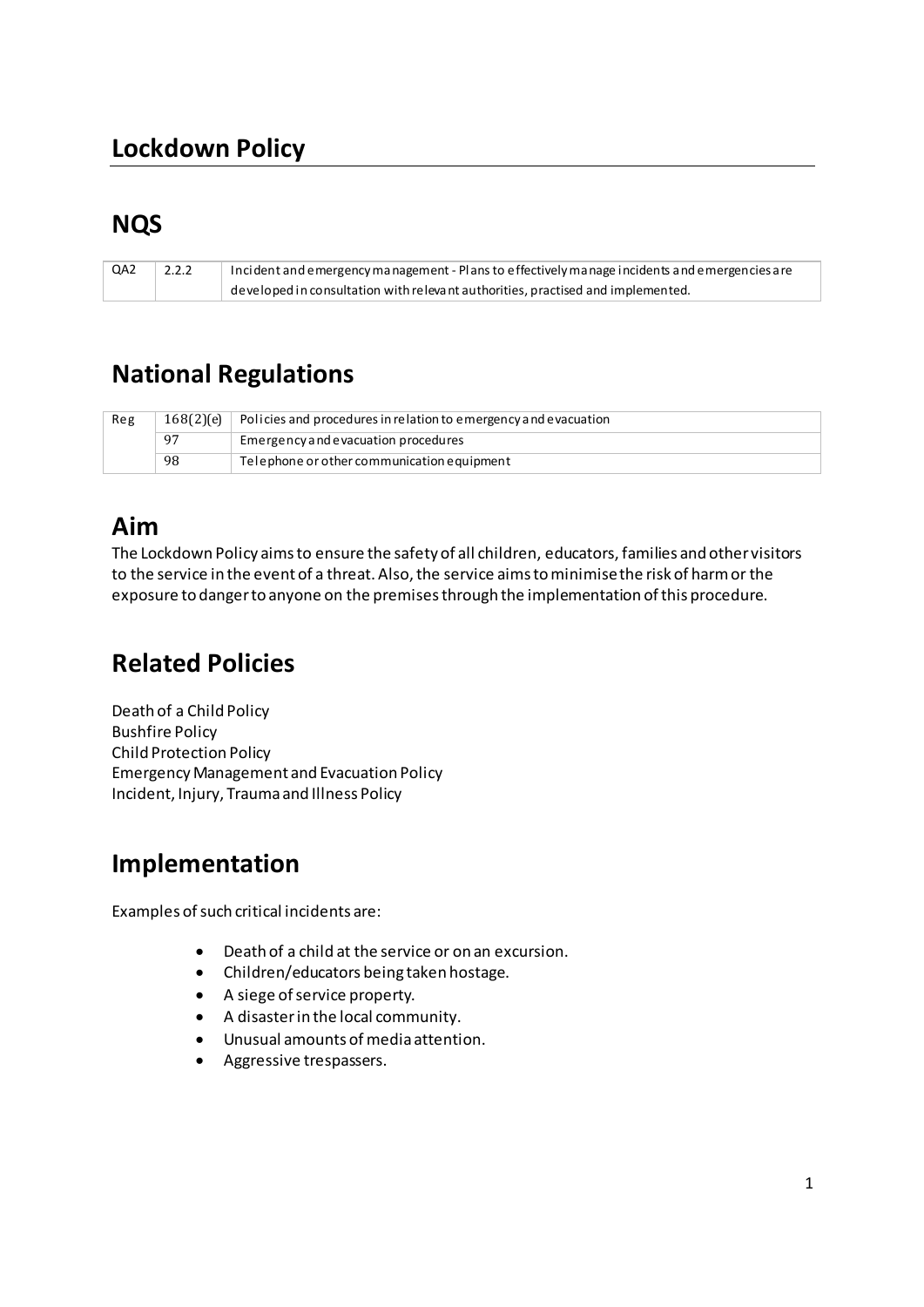#### **Initial Notification**

If an event takes place that requires a "Lock Down", the following should occur:

- The educator who witnesses the event or issue must try to raise an alarm with the most senior individual in charge.
- 000 must be called immediately if the event or issue requires the police, ambulance or fire service to respond.
- The most senior individual in charge will determine the need for a "Lock Down" and raise the appropriate alarm.

#### **Alarm Procedure**

- The service bell will sound every 5 seconds for a one minute period.
- The most senior individual in charge will sound the bell and make the following announcement
- **͞This is a LOCK DOWN͟**
- "This is not a fire drill"
	- "Everyone is to stay in the room, remain seated and to keep calm and quiet."

#### **Movement of Children and Staff**

- All individuals will remain in their rooms.
- If possible, educators will make efforts to seal and lock classroom doors and windows.
- Children should remain under the desks or down low and out of sight during the lockdown period.
- If children are outside, educators should get them inside as quickly as possible even if they are not from their room.

#### **Staff Responsibilities:**

- Individual in charge to contact Emergency Services and follow their instructions.
- Educators not involved in the lockdown or without children to supervise are to go to the front of the service to liaise with Emergency Services if it is safe to do so.
- Educators must check the sign-in sheet and check all signed-in children are present. Any absences must be reported to the Nominated Supervisor as soon as it is safe.
- Educators are to close and lock all doors and windows, turn the lights off and ensure children are kept below the window level.
- All staff, children and anyone else present will remain in the locked room until the "All Clear Signal" is given by the individual in charge.